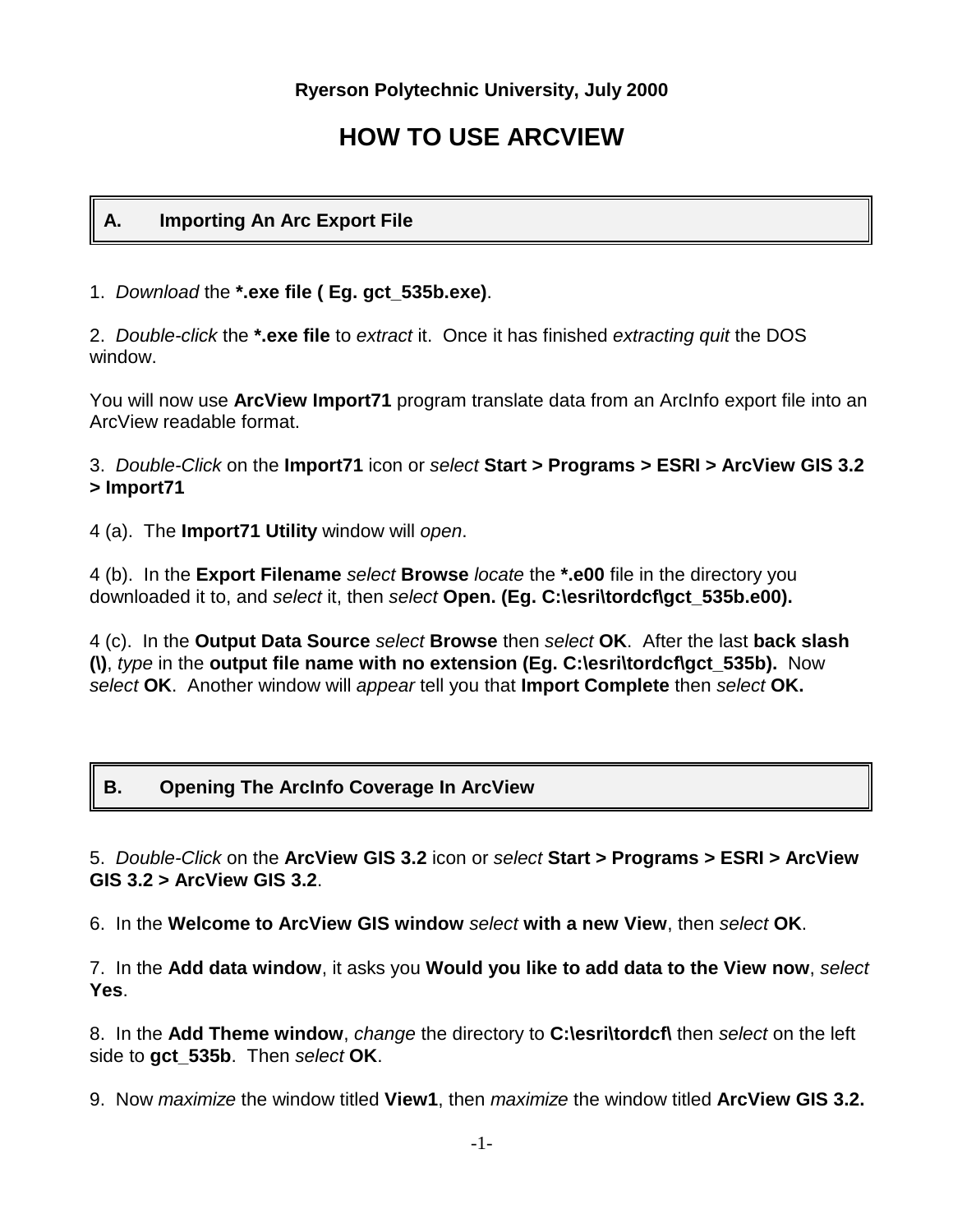10. *Select* the little grey box left the word **gct\_535b** .

What you now have is a layer of all the Toronto CMA by census tracts, in ArcView this layer is called a **theme**, and this theme is titled Torct.

### **C. Opening The Data File In ArcView**

11. *Select* the **Open Theme Table** button (5<sup>th</sup> button, middle row, left of the binoculars button).

12. Now *minimize* the **View1** window. And *reduce* the **Attributes of Gct\_535b** window.

13. From the **Untitled Menu** *select* **Tables** then *select* **Add**. From the **Add Table** window *select* the **\*.dbf file (torage.dbf)** that you want to join.

14 (a). From the **Main Menu** *select* **Table > Start Editing** (make sure **torage.dbf** is active, the header will be blue if it is active).

14 (b). From the **Main Menu** *select* **Edit > Add Field.**

14 (c). From the **Field Definition** window *change* the **Name** to **ct\_name**, the **Type** to **String** and the **Width** to **7**.

14 (d) The new field **ct\_name** should be *highlighted*, if it not then *click* on it.

14 (e) From the **Main Menu** *select* **Field > Calculate.** From **Fields** *double-click* on **Geograph**; From **Type** *select* **String**; From **Request** *scroll down* to **Left** and *double click* on it; Finally **between the brackets** in the **equation box** *put* **7.** *Select* **OK.**

This will convert 0001.00 (5351012) 00000 into 0001.00

### 14 (f). From the **Main Menu** *select* **Table > Stop Editing > Yes.**

### **D. Preparing The Files To Be Joined**

15 (a). Make the **torage.dbf** window active.

15 (b). *Click* on the field labelled **ct\_name.** Now sort datafile records in ascending order (3rd last button in the middle row).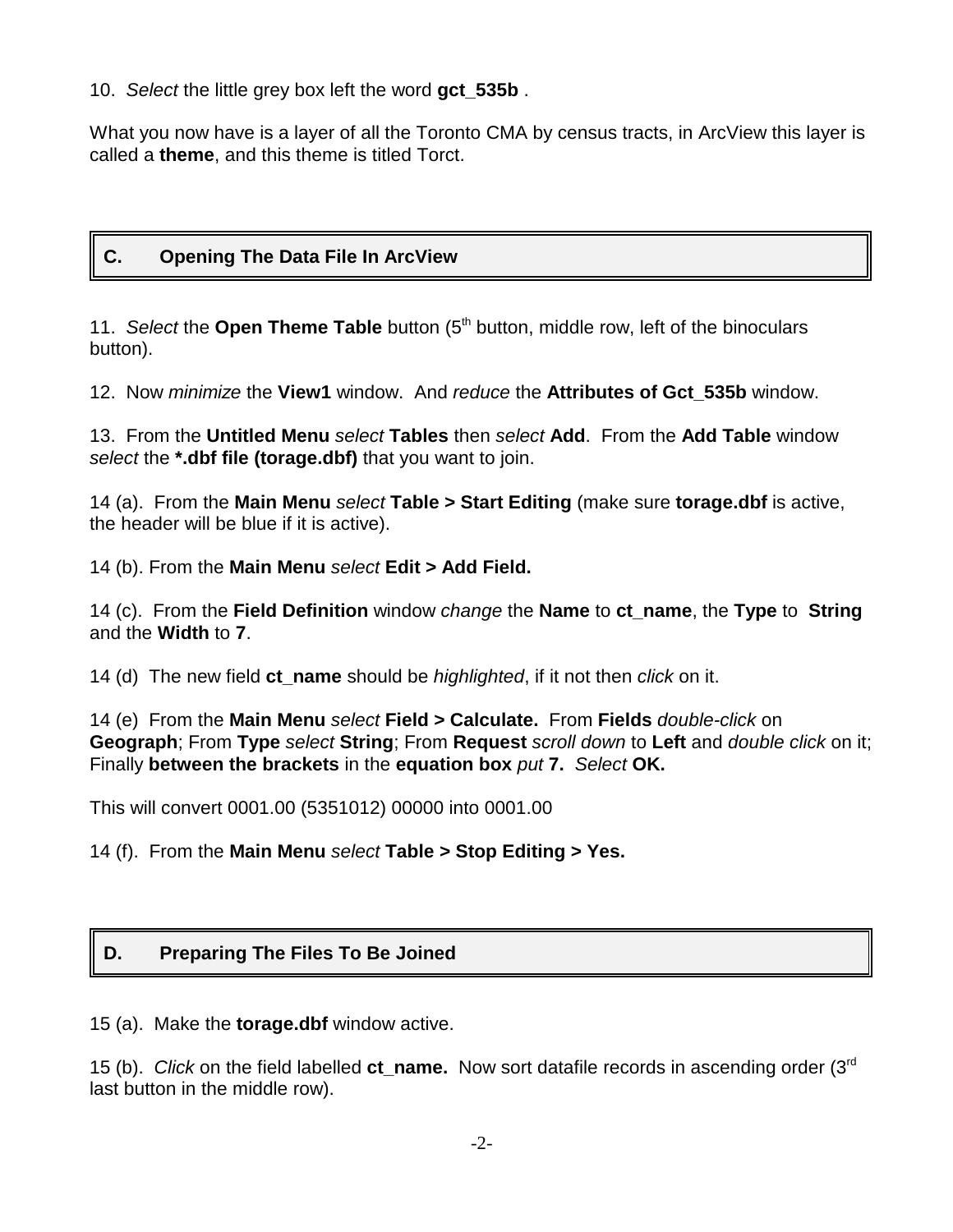15 (c). Make the **boundary file (Attributes of Gct\_535b)** window *active*. *Click* on the field labelled **Ctname,** to which the datafile will be joined. Sort boundary file records in ascending order.

15 (d). Make sure that the **boundary file (Attributes of Gct\_535b)** is file is *active*. From the **Main Menu** *select* **Table > Join**. The **\*.dbf file** should *disappear*. *Scroll* along the *boundary file* to see if the **\*.dbf file** data fields are present.

# **E. Converting From An ArcInfo Coverage To An ArcView Shapefile**

16. From the **Untitled Menu** *select* **Views > Open.** Now *maximize* **View1.**

17. Make sure that **Gct\_535b** is *active*. From the **Main Menu** select **Theme > Convert to Shapefile**. Put the **\*.shp file** into **C:\esri\tordcf**. And give it a name **(Eg. Torctage.shp)** (this will be the new file with the combined boundary file and data file). *Select* **Yes**, when asked to **Add shapefile as theme to the view**.

18. Make **Gct\_535b** *active*, and from the **Main Menu** *select* **Edit > Delete Themes > Yes To All**.

19. Now make **Torctage** *active* and put a **check** in the **little grey box** beside the **Torctage.shp** name.

20. *Select* the **Open Theme Table** button (5<sup>th</sup> button, middle row, left of the binoculars button). You should see the combined **\*.dbf file** and **boundary file**. Now let's close this table.

Now let's make a map, we will map the **Total Population By Census Tract**.

# **F. Mapping The Data From The Newly Created Theme**

21. Now *double-click* anywhere on **Torctage.shp** theme, and a **Legend Editor** window should appear.

22. In **Legend Type** *change* it from **Unique Value** to **Graduated Colour**, by *scrolling up*.

23. In the **Classification Field** *change* it from **None** to **Total\_po**. By default ArcView has broken down the data into 5 ranges. Now *select* **Apply**. Then *select* the **X** in the top right hand corner of the **Legend Editor** window, to close it.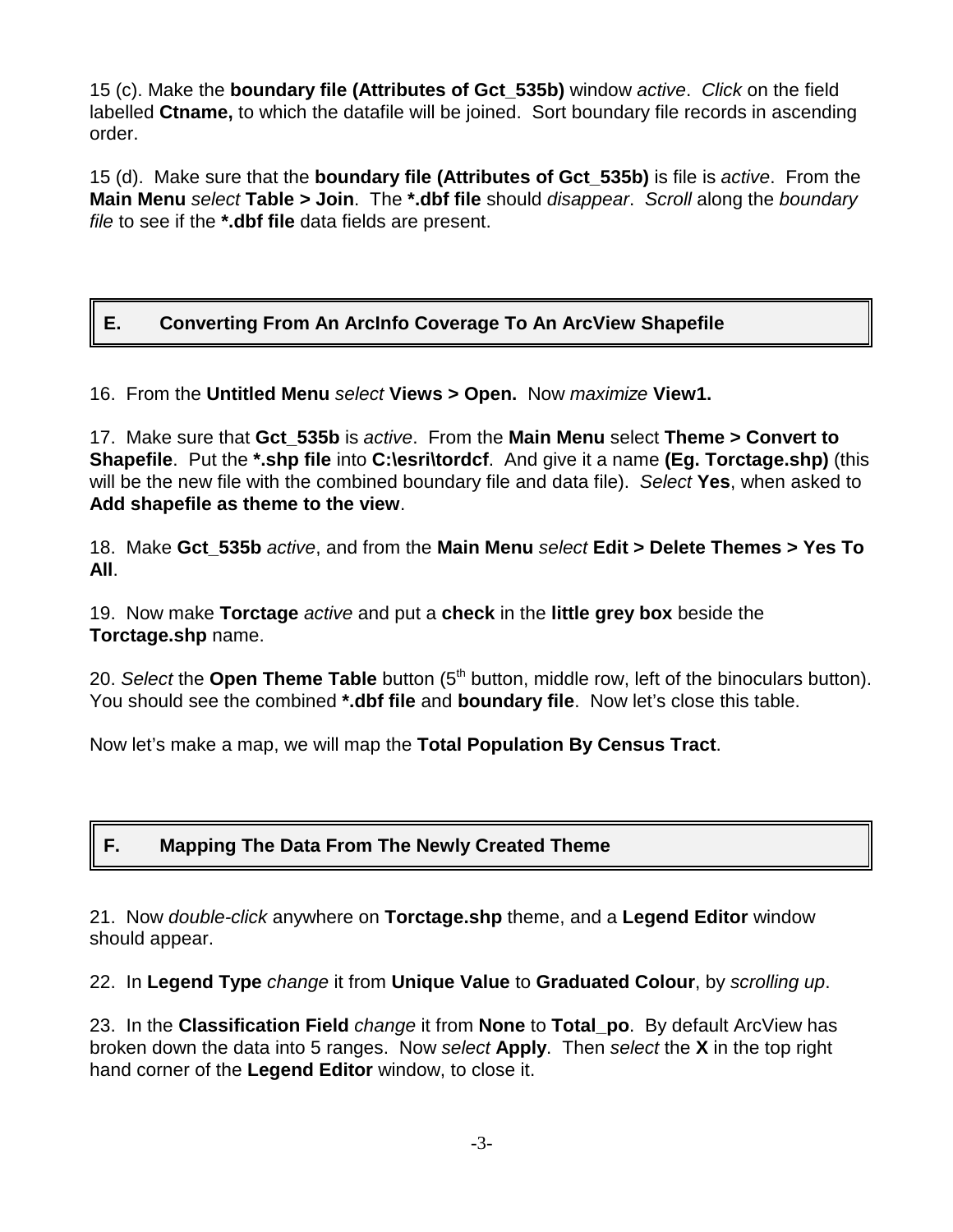Now we have a theme displaying the **Total Population By Census Tract**.

24 (a). If you are not satisfied with the colour schemes or the ranges, then *double-click* anywhere on **Torctage.shp** theme, and a **Legend Editor** window should appear again.

24 (b). If you want to change the colour schemes, then at the bottom of the window *change* the **Color Ramps** from **Red monochromatic** to what ever colour scheme you want, by *scrolling down*. After you have chosen your colour scheme then *select* **Apply**.

24 (c). If you want to change the number of ranges, then from the **Legend Editor** window, *select* **Classify > Number of classes** change it from **5** to what ever value you want, by *scrolling down*, then *select* **OK**.

# **G. Preparing The Layout For Printing**

25. The first let's prepare the legend. From the **Main Menu Bar** *select* **Theme > Properties**. A **Theme Properties** window should *open*. *Change* the **Theme Name** from **Torctage.shp** to **Population**, then *select* **OK**. This doesn't change the name of the file on disk, it just changes it for the purpose of this View.

26. Again from the **Main Menu Bar** *select* **View > Layout >Landscape > OK.**

Now in the window titled **Layout 1** there are 5 objects: Title, Legend, North Arrow, Scale Bar and the Theme.

27 (a). First lets *double-click* the words **View1,** then *type* **1996 Total Population of the Toronto CMA By Census Tract.**

27 (b). To *change* the size of the font, *press* **Ctrl** and **P** at the same time. Then *change* the **Size** to **36**. Then quit the **Font Palette**. Now *centre* the title between the blue border.

28 (a). Now *select* the **theme (map)**. To *enlarge* the **theme** *grab* any one of the **four black square dots**, and then *drag* them.

28 (b). Once you have made the **theme** larger, then you must *centre* it on the **layout**.

28 (c). Once you have *centred* the **theme**, then *right click* any where outside the borders of the **layout**, and *select* **Refresh View Frames.**

29. Next you will *double-click* on the **scale bar**. A **Scale Bar Properties** windows will *open up. Change* the **Units** to **Kilometers**, by *scrolling down*. *Change* the **Interval** to **50**. Finally, *change* the **Left Divisions** to **0**. Now *select* **OK**. Now *centre* the **scale bar** on the bottom of the **layout**.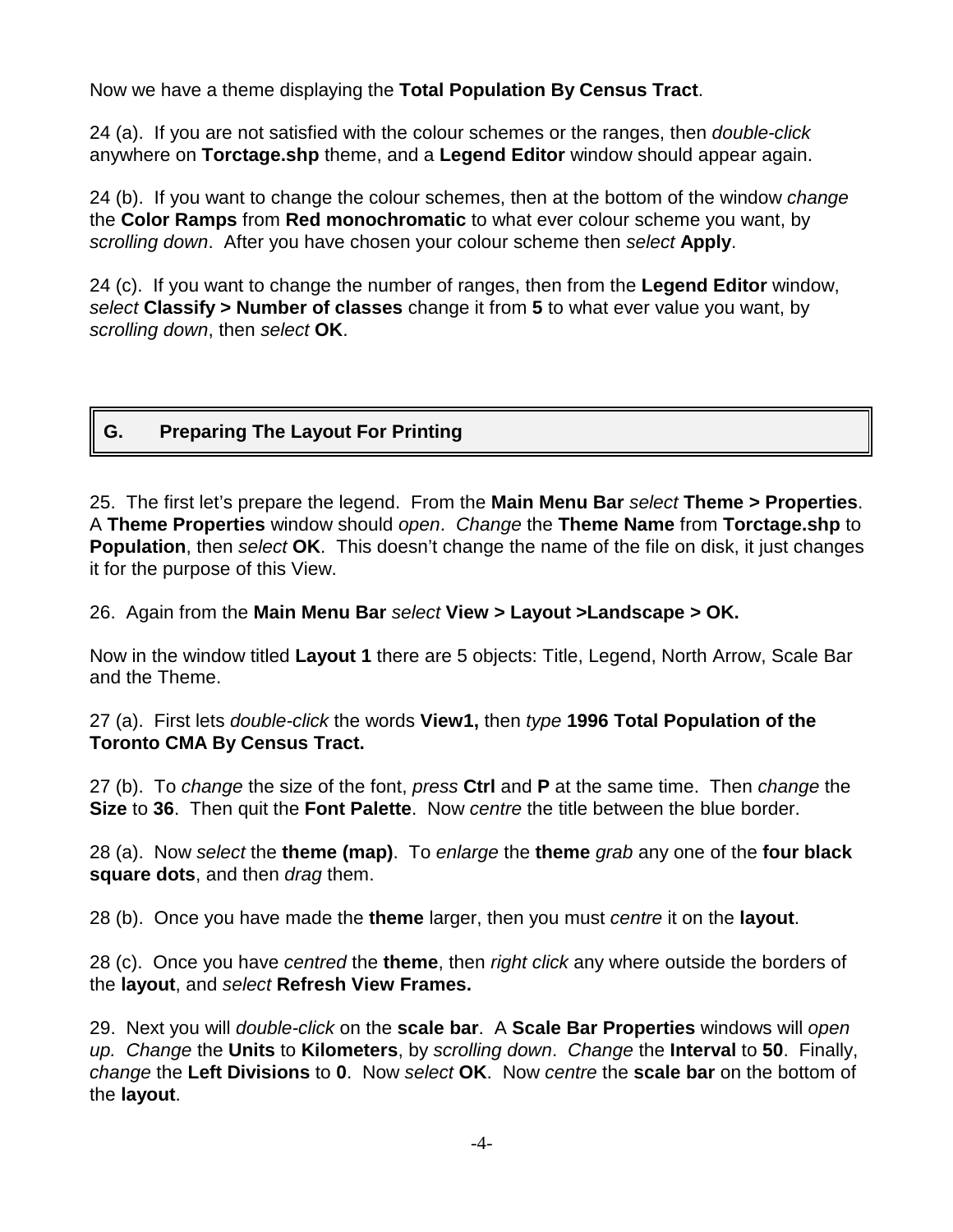30 (a). *Double-click* on the **North Arrow**, a **North Arrow Manager** window will *appear*. You might want to *select* a simpler **north arrow**, like the first one on the second row, now *select* **OK**.

30 (b). Now *move* the **north arrow** to the top right of the **layout**. This **north arrow** appear to be to large, so we will have to *reduce* it. *Select* the **north arrow**, now *grab* one of the **four black square dots** and *reduce* the **arrow** by *bringing* the **dots** *closer together*.

31. Now *select* the **legend**, and *move* it down to the bottom right corner of the **layout**.

32. You might want to *align* the **legend** and the **north arrow**. First *select* the **Legend**, now *hold down* the **shift key** on the **keyboard**, and *select* the **north arrow**. Now *press* **Ctrl** and **A** at the same time, and *select* **align centre (>|<)** at the top.

33. Now you are ready to print. **File > Print > OK.**

### **H. To Jazz Up Your Map Or Correct Mistakes**

#### 1. From the **Main Menu Bar** *select* **Window > View1.**

Suppose you want to get rid of some census tracts

2 (a). From the **Main Menu Bar** *select* **Theme > Start Editing.** *Select* the **Pointer Tool (Black Arrow)**. Now *draw* a box that encapsulates the census tracts that you want to remove. This is done by *selecting* an blank area left of the census tracts then *dragging* the box down and right so all the census tracts you want removed are in the box. Now *release* the button, and *select* **delete**.

2 (b). Now we will save our edits. **Theme > Save Edits As.** We will save it to the **C:\esri\tordcf** directory as **torctage-new.shp**. **Theme > Stop Editing > Yes.**

2 (c). Lets *zoom-in* to this new **theme**. This is easily done by *selecting* the **Zoom To Active Theme(s)** Tool (in the middle row the 10<sup>th</sup> tool button, look like an arrow pointing down with 2 white pages, with a grey one in between).

2 (d). Make sure the **torctage-new.shp theme** is active. The **active theme** is the one that appear is be raised. If you select any where on the **Population theme**, then it is now the **active theme**. Since we are not going to use this **theme** any more we can *delete* is by making it **active**, and *selecting* **Edit > Delete Themes > Yes.**

2 (e). So let's *select* **Theme > Properties**. *Change* the **Theme Name** from **torctagenew.shp** to **Population**. Then *select* **OK**.